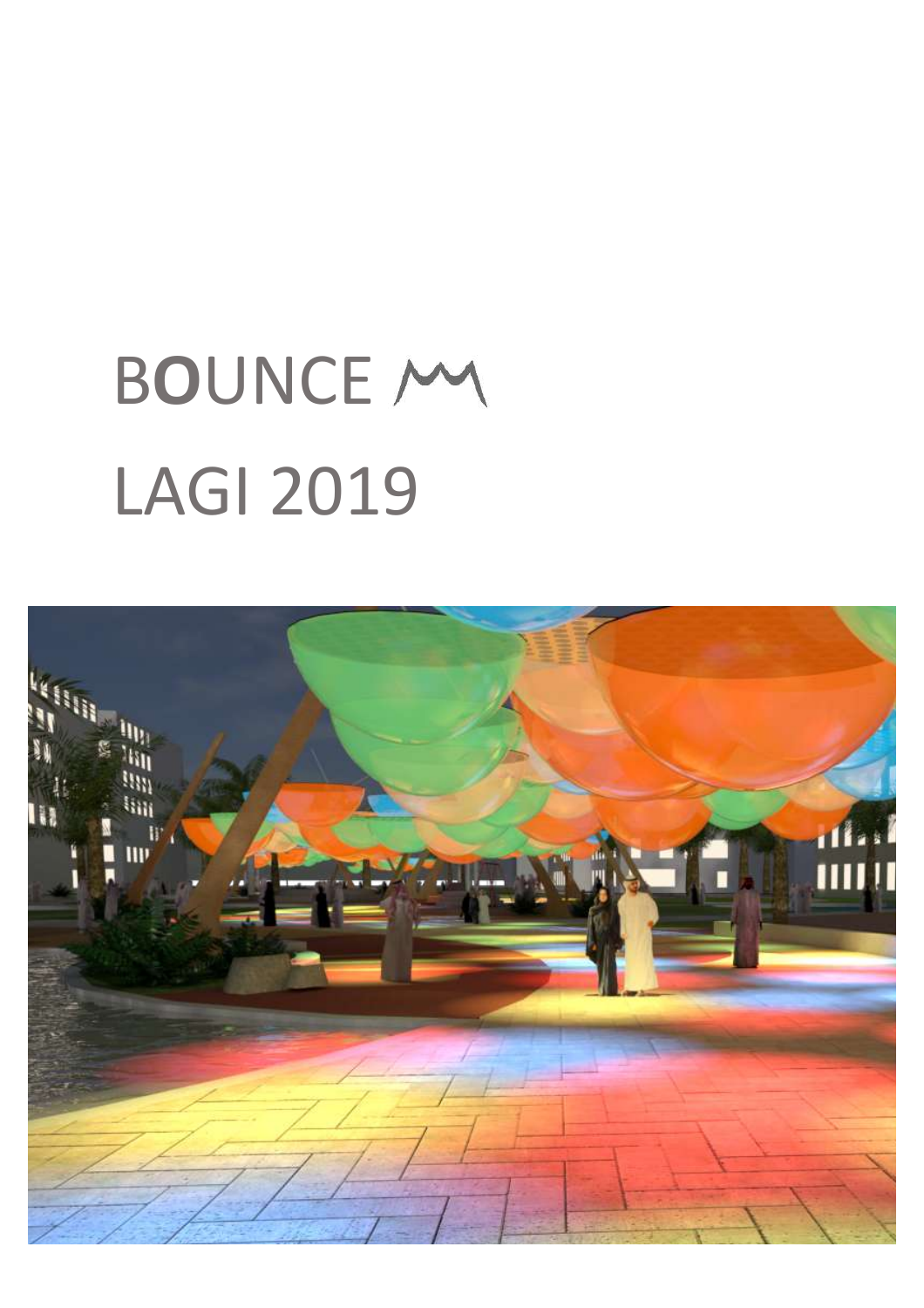# B**O**UNCE

*A celebration of art – people – expression – well being - climate awareness.*

Bounce aims to meet the energetic needs of Masdar through an inteligent design where the three key pillars of sustainability meet each other, economic, environmental and social. An alluring design is achieved through a purposeful arragement of elements.

The design intent is to create a welcoming space for all. The hard and soft landscaping creates spaces for recreation and social interaction.

Our desire is to create a shaded area form meandering through the park with a unique pattern of shadows and colours inspired by the Arabic floral design and Islamic geometric decorative art.

Bounce, by its name, will gently move up and down from its flexible hanging system. Bounce will benefit from the sun, the wind force and surrounding vibrations becoming alive and vibrant space.

At night the LED lighting within the semi-spheres will maximise the parks function from day and into late evening.

All materials proposed will be recyclable and light in construction. Bounce could be recreated, extended, reduced, designed in other forms or colours in the future. We believe that flexibility should be an important achievement to adapt to the constant transformation of the city and social need.

#### **THE DESIGN INTENT**

- Minimal use of existing land
- Connection with the city and people
- Flexibility
- Adequate proportion respect the context and the human scale
- Fast leading time of construction and low maintenance design
- Integrated with the local culture
- Clean energy production
- Return of capital investment over time

We believe that the modular elements proposed will be the best design solution to make a creative, renewable and flexible design for the benefit of the people and the economy with energy production for local developments and the park.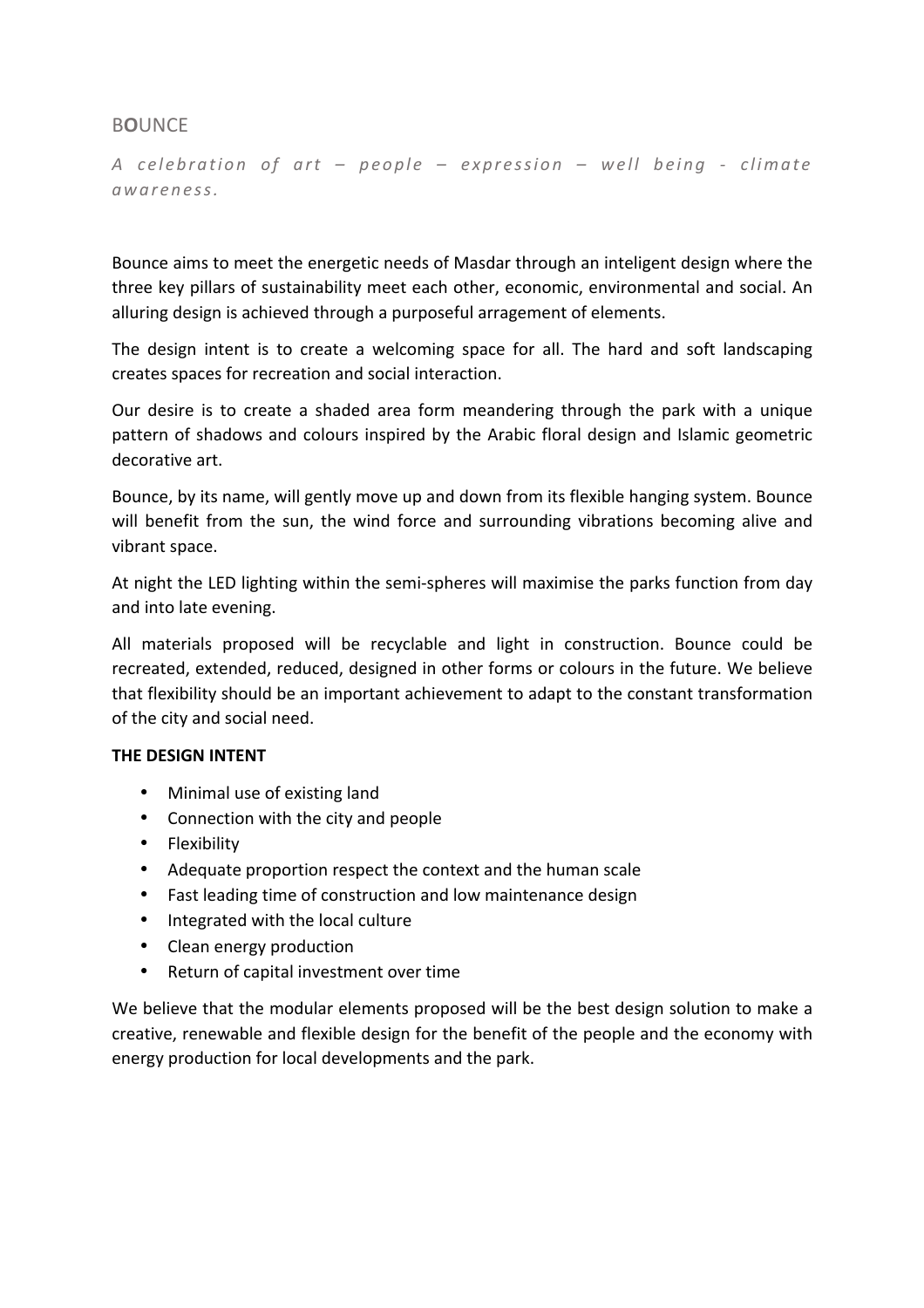## **MATERIAL USED AND STRUCTURE**

The semi-spheres will be constructed from ETFE, (ethylene-tetrafluoroethylene copolymer). The material is self-cleaning (due to its non-stick surface) low weight and recyclable. It is designed to have high corrosion resistance and strength over a wide temperature range.

Tension metal cables will support the semi-spheres and the ceramic piezoelectric disks.

Inside each semi-sphere, fine metal cables will support the OPV. The organic solar cells have printed esagonal OPV modules are laminated between clear plastic sheets and attached to a delicate steel net, which acts as both structural support and electrical conductor for the energy generated.

Bounce is supported by columns, below each of the supports there is an energy storage battery.

## **ENERGY PRODUCTION**

# **OPV Organic Photovoltaic Cells**

The potential of solar radiation in UAE is significant, with an average annual solar hours of 3568h (i.e., 9.7 h/day), which corresponds to an average annual solar radiation of approximately 2015 kWh/m<sup>2</sup> (i.e., 5.5 kWh/m<sup>2</sup> per day).

This system has an expected efficiency rate of 15%.

Our design incorporates 2000 m2 of OPV with an average electricity generation of 15% of annual solar radiation of approximately 2015 kWh/m2.

Bounce will provide an annual energy gain of circa 604,500 kWh year or 1656 KWh day. (circa 2230 KWp).

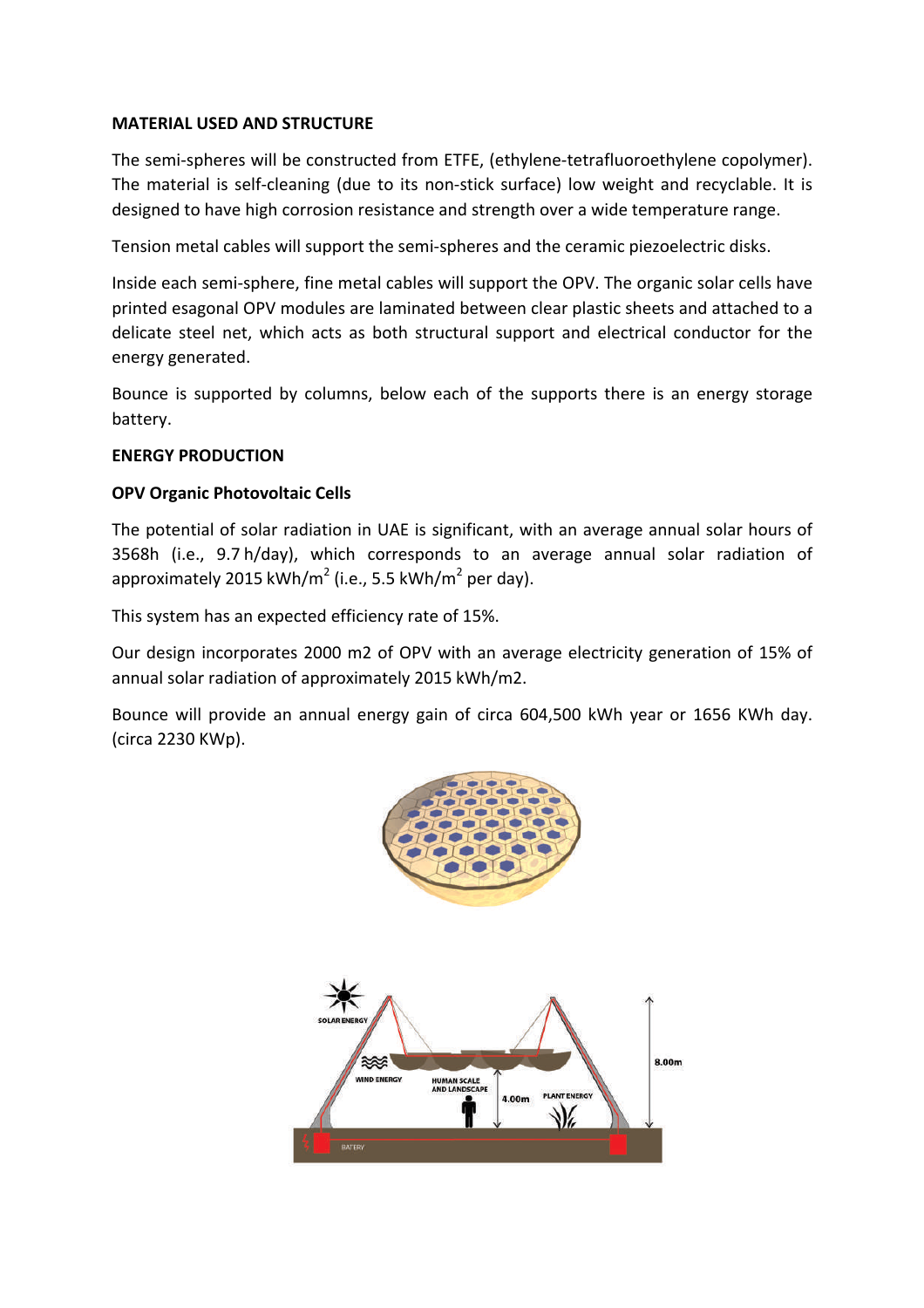# **Piezoelectricity**

Our design will allow the light weight ceramic disks to move with wind action and vibration. The disks will react with a system connected to the semi-spheres and energy generated will trail along the same cables used to transfer heat energy to the battery under ground.

The unit numbers are 3000 disks and we would anticipate that they could potentially generate 5 watts per sq.m. Total energy produced with Bounce with an area of 300 sq.m will be 13140 kWh year or 36 KWh day. (circa 48KWp)



## **PMFC Plant Microbial Fuels Cells**

A plant microbial fuel cell (PMFC) is a novel and sustainable bioelectrochemical technology that takes advantage of the organic compounds released through the plant roots (exudates) to produce power via electrochemically active bacteria. This technology has been implemented in flooded ecosystem; however, *Sedum* species (succulent plants) were tested for their ability to generate energy under non-saturated conditions.

We would anticipate that energy from our plant source within the landscape park environment could generate enough power to light up the art-work system in the evening time.

3.2 W per hour is potential energy generated. Our Plant area within the landscape design is 15000 m2.

It is expected to generate circa 420480 kWh per year or 1152 KWh per day. (circa 1356KWp)